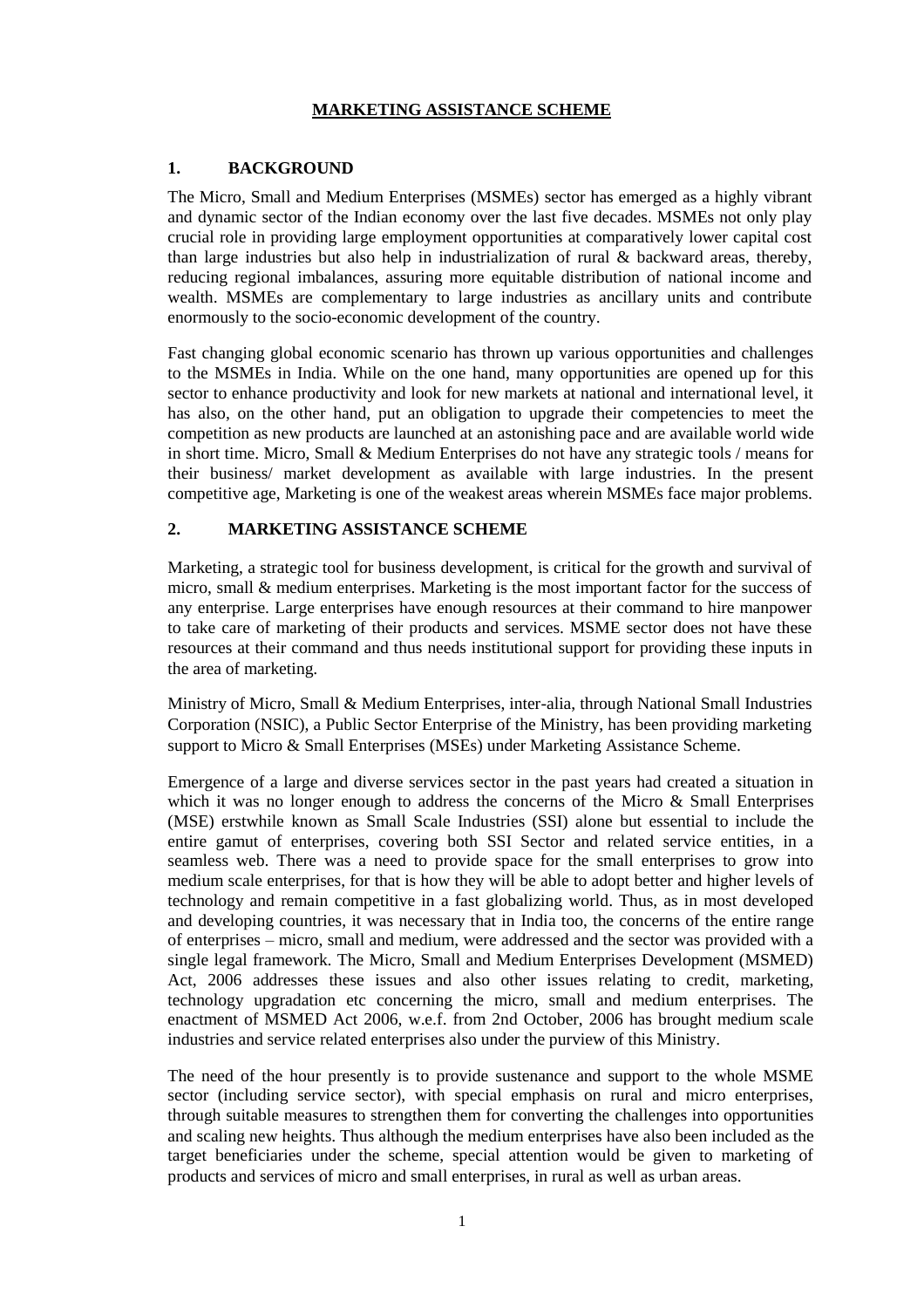# **3. OBJECTIVES:**

The broad objectives of the scheme, inter-alia, include:

- 3.1 To enhance marketing capabilities & competitiveness of the MSMEs.
- 3.2 To showcase the competencies of MSMEs.
- 3.3 To update MSMEs about the prevalent market scenario and its impact on their activities.
- 3.4 To facilitate the formation of consortia of MSMEs for marketing of their products and services.
- 3.5 To provide platform to MSMEs for interaction with large institutional buyers.
- 3.6 To disseminate/ propagate various programmes of the Government.
- 3.7 To enrich the marketing skills of the micro, small & medium entrepreneurs.

# **4. MARKETING SUPPORT TO MSMEs**

Under the Scheme, it is proposed to provide marketing support to Micro, Small & Medium Enterprises through National Small Industries Corporation (NSIC) and enhance competitiveness and marketability of their products, through following activities:

# **4.1 Organizing International Technology Exhibitions in Foreign Countries by NSIC and participation in International Exhibitions/Trade Fairs:**

International Technology Expositions / exhibitions may be organized by NSIC with a view to providing broader exposure to Indian micro, small & medium enterprises to facilitate them in exploring new business opportunities in emerging and developing markets. These exhibitions may be organised in consultation with the concerned stakeholders and industry associations etc. The calendar for these events may be finalised well in advance and publicised widely amongst all participants/stakeholders. The calendar of events would also be displayed on the Web-site of NSIC. Such expositions showcase the diverse technologies, products and services produced/rendered by Indian MSMEs and provide them with excellent business opportunities, besides promoting trade, establishing joint ventures, technology transfers, marketing arrangements and image building of Indian MSMEs in foreign countries. In addition to the organisation of the international exhibitions, NSIC would also facilitate participation of Indian MSMEs in the select international exhibitions and trade fairs. Participation in such events exposes MSMEs to international practices and enhances their business prowess. These events provide a platform to MSMEs where they meet, discuss, and conclude agreements on technical and business collaborations.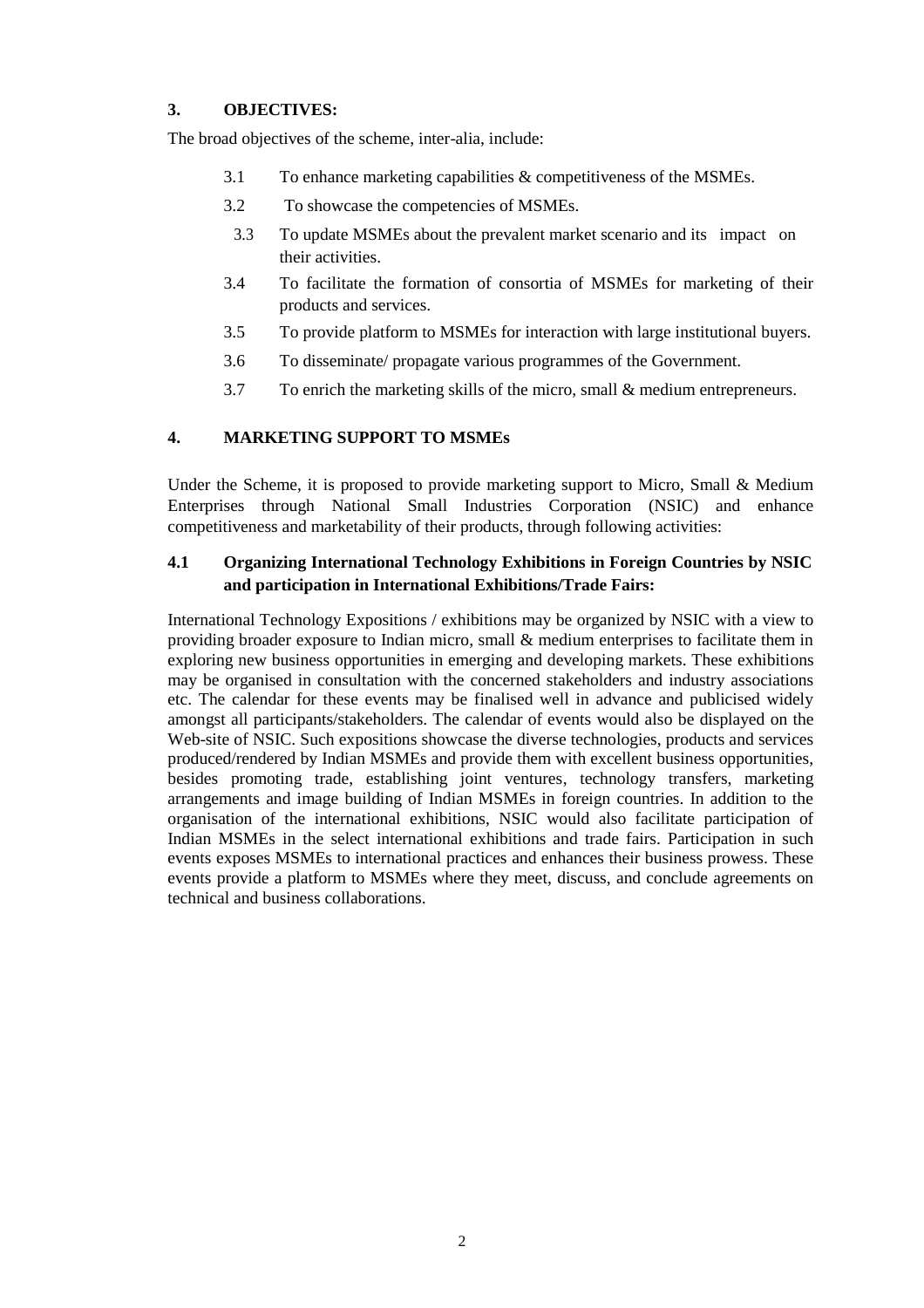# **4.1.1 Scale of Assistance:**

| <b>Organizing Technology Exhibitions in Foreign Countries:</b><br>A. |                                                                   |                                                                                                                                                                                                                           |                                |                                |  |
|----------------------------------------------------------------------|-------------------------------------------------------------------|---------------------------------------------------------------------------------------------------------------------------------------------------------------------------------------------------------------------------|--------------------------------|--------------------------------|--|
| S. No.                                                               | <b>Eligible Items</b>                                             | <b>Scale of Assistance</b>                                                                                                                                                                                                |                                |                                |  |
| 1.                                                                   | <b>Space rent</b> (Built up stall)                                | <b>For General Category Entrepreneurs:</b>                                                                                                                                                                                |                                |                                |  |
|                                                                      |                                                                   | • Micro Enterprises : 75% of the actual charges<br><b>• Small Enterprises</b><br>: 60% of the actual charges<br>• Medium Enterprises: 25% of the actual charges                                                           |                                |                                |  |
|                                                                      |                                                                   | For the Enterprises belonging to NE Region/Women/SC/ST<br>entrepreneurs:                                                                                                                                                  |                                |                                |  |
|                                                                      |                                                                   | • Micro Enterprises: 95% of the actual charges<br>• Small Enterprises : 85% of the actual charges<br>• Medium Enterprises: 50% of the actual charges                                                                      |                                |                                |  |
| 2.                                                                   | Freight charges for the goods<br>transported to the events.       | Actuals subject to maximum of 25000/- (Rs. 37500/- for Latin<br>American countries), each way per entrepreneur.                                                                                                           |                                |                                |  |
| 3.                                                                   | Air fare:                                                         | <b>For General Category Entrepreneurs:</b>                                                                                                                                                                                |                                |                                |  |
|                                                                      |                                                                   | • Micro Enterprises :<br>- 85% of the economy class return fare (for one representative<br>from one enterprise).                                                                                                          |                                |                                |  |
|                                                                      |                                                                   | <b>• Small Enterprises</b><br>- 75% of the economy class return fare (for one<br>representative from one enterprise).                                                                                                     |                                |                                |  |
|                                                                      |                                                                   | <b>• Medium Enterprises:</b>                                                                                                                                                                                              |                                |                                |  |
|                                                                      |                                                                   | - 25% of the economy class return fare (for one<br>representative from one enterprise).                                                                                                                                   |                                |                                |  |
|                                                                      |                                                                   | For the Enterprises belonging to NE Region/Women/SC/ST<br>entrepreneurs:                                                                                                                                                  |                                |                                |  |
|                                                                      |                                                                   | • Micro Enterprises: 95% of the economy class return fare<br>(for one representative from one enterprise).                                                                                                                |                                |                                |  |
|                                                                      |                                                                   | • Small Enterprises: 85% of the economy class return fare<br>(for one representative from one enterprise).<br>• Medium Enterprises: 50% of the economy class return fare<br>(for one representative from one enterprise). |                                |                                |  |
|                                                                      |                                                                   |                                                                                                                                                                                                                           |                                |                                |  |
| 4.                                                                   | <b>Maximum</b><br>amount<br>of<br>Assistance towards air<br>fare, | <b>General Category</b>                                                                                                                                                                                                   |                                |                                |  |
|                                                                      | space rental $\&$ shipping /                                      |                                                                                                                                                                                                                           | Latin America                  | Other countries                |  |
|                                                                      | transportation charges:                                           | Micro Enterprises                                                                                                                                                                                                         | Rs. 2.40 lakh                  | Rs. 2.00 lakh                  |  |
|                                                                      |                                                                   | <b>Small Enterprises</b><br>Medium<br>Enterprises                                                                                                                                                                         | Rs. 2.10 lakh<br>Rs. 1.25 lakh | Rs. 1.75 lakh<br>Rs. 1.00 lakh |  |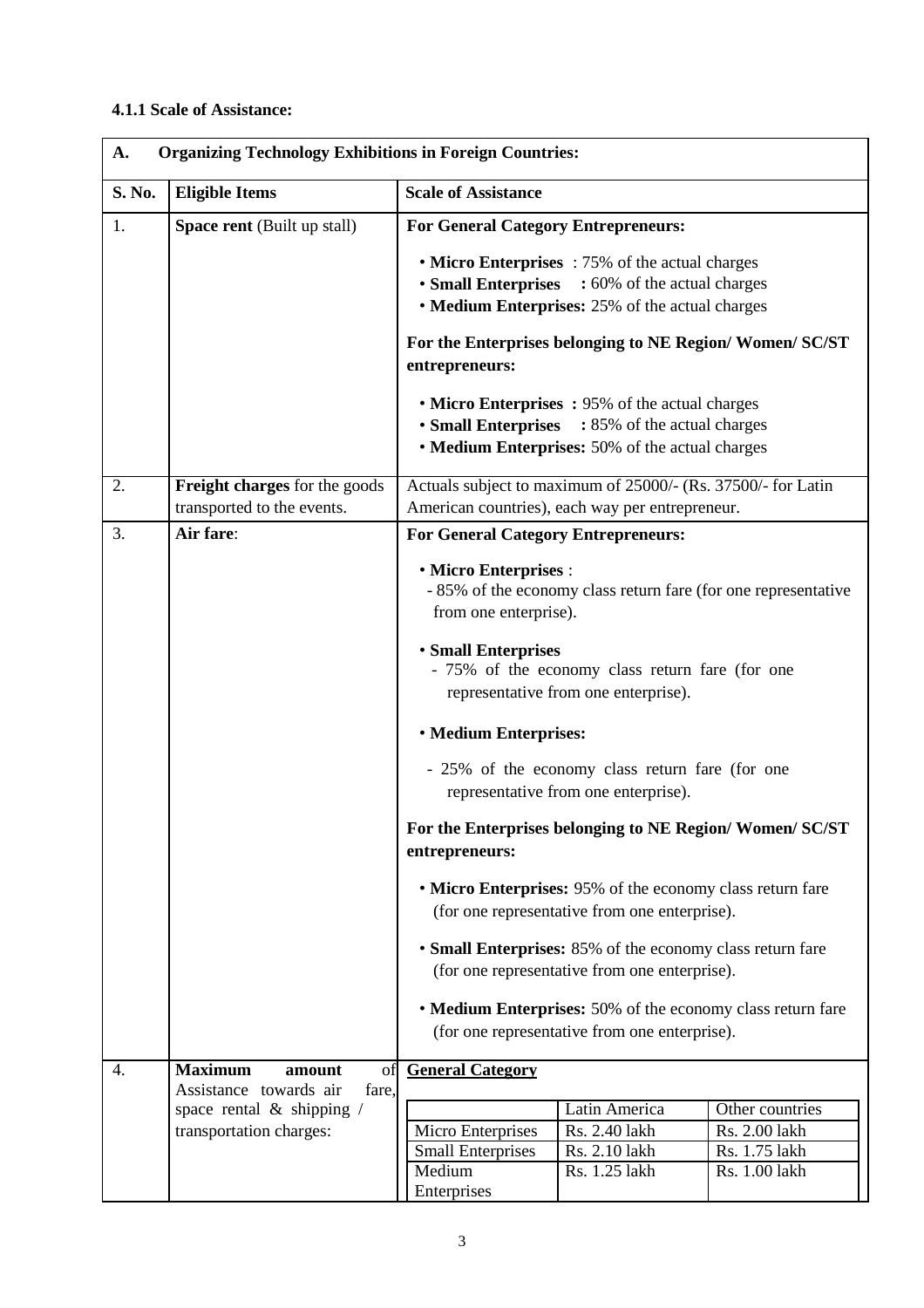|    |                                                                                            | <b>Enterprises belonging to NE Region/Women / SC/ST</b><br>category |               |                 |  |
|----|--------------------------------------------------------------------------------------------|---------------------------------------------------------------------|---------------|-----------------|--|
|    |                                                                                            |                                                                     | Latin America | Other countries |  |
|    |                                                                                            | Micro Enterprises                                                   | Rs. 2.70 lakh | Rs. 2.25 lakh   |  |
|    |                                                                                            | <b>Small Enterprises</b>                                            | Rs. 2.40 lakh | Rs. 2.00 lakh   |  |
|    |                                                                                            | Medium                                                              | Rs. 1.60 lakh | Rs. 1.25 lakh   |  |
|    |                                                                                            | Enterprises                                                         |               |                 |  |
| 5. | Advertisement, publicity and 20% of the total subsidy admissible under the above four sub- |                                                                     |               |                 |  |

theme pavilion heads subject to a maximum of Rs. 20 lakhs.

Normally, in such events, at least 20 or more MSMEs should participate. However, the Screening Committee may also consider proposals of organising international technology exhibitions, wherein less than 20 MSMEs are participating, after recording reasons thereof. The Screening Committee shall also recommend the number of representatives of NSIC to be deputed for organising such events, keeping the number to the minimum possible. The Screening Committee would submit the proposal, with proper justification and recommendation, to CMD NSIC for approval. However, in case where budgetary support for an event exceeds Rs. 50 lakhs, the approval of the Administrative Ministry would be required.

| Participation in International Exhibitions/Trade Fairs held in Foreign Countries:<br><b>B.</b> |                                                               |                                                                                                                                                                                                                                          |  |  |  |  |
|------------------------------------------------------------------------------------------------|---------------------------------------------------------------|------------------------------------------------------------------------------------------------------------------------------------------------------------------------------------------------------------------------------------------|--|--|--|--|
|                                                                                                | S. No. Eligible Items                                         | <b>Scale of Assistance</b>                                                                                                                                                                                                               |  |  |  |  |
| $\overline{1}$ .                                                                               | Space rent (Built up stall) For General Category Enterprises: |                                                                                                                                                                                                                                          |  |  |  |  |
|                                                                                                |                                                               | • Micro Enterprises : 75% of the actual charges<br><b>· Small Enterprises</b><br>: 60% of the actual charges<br>• Medium Enterprises: 25% of the actual charges<br>For the Enterprises belong to NE Region/Women/SC/ST<br>entrepreneurs: |  |  |  |  |
|                                                                                                |                                                               |                                                                                                                                                                                                                                          |  |  |  |  |
|                                                                                                |                                                               |                                                                                                                                                                                                                                          |  |  |  |  |
|                                                                                                |                                                               | • Micro Enterprises<br>: 95% of the actual charges<br><b>• Small Enterprises</b><br>: 85% of the actual charges<br>• Medium Enterprises: 50% of the actual charges                                                                       |  |  |  |  |
| 2.                                                                                             | Freight charges for the goods<br>transported to the events    | Actuals subject to maximum of Rs.20000/- (Rs. 30000/- for Latin<br>American countries) per entrepreneur.                                                                                                                                 |  |  |  |  |
| 3.                                                                                             | Air fare:                                                     | <b>For General Category Enterprises:</b><br>· Micro Enterprises :<br>-85% of the economy class return fare (for one representative<br>from one enterprise).                                                                              |  |  |  |  |
|                                                                                                |                                                               | <b>• Small Enterprises</b>                                                                                                                                                                                                               |  |  |  |  |
|                                                                                                |                                                               | - 75% of the economy class return fare (for one<br>representative from one enterprise).                                                                                                                                                  |  |  |  |  |
|                                                                                                |                                                               | <b>• Medium Enterprises:</b>                                                                                                                                                                                                             |  |  |  |  |
|                                                                                                |                                                               | - 25% of the economy class return fare (for one<br>representative from one enterprise).                                                                                                                                                  |  |  |  |  |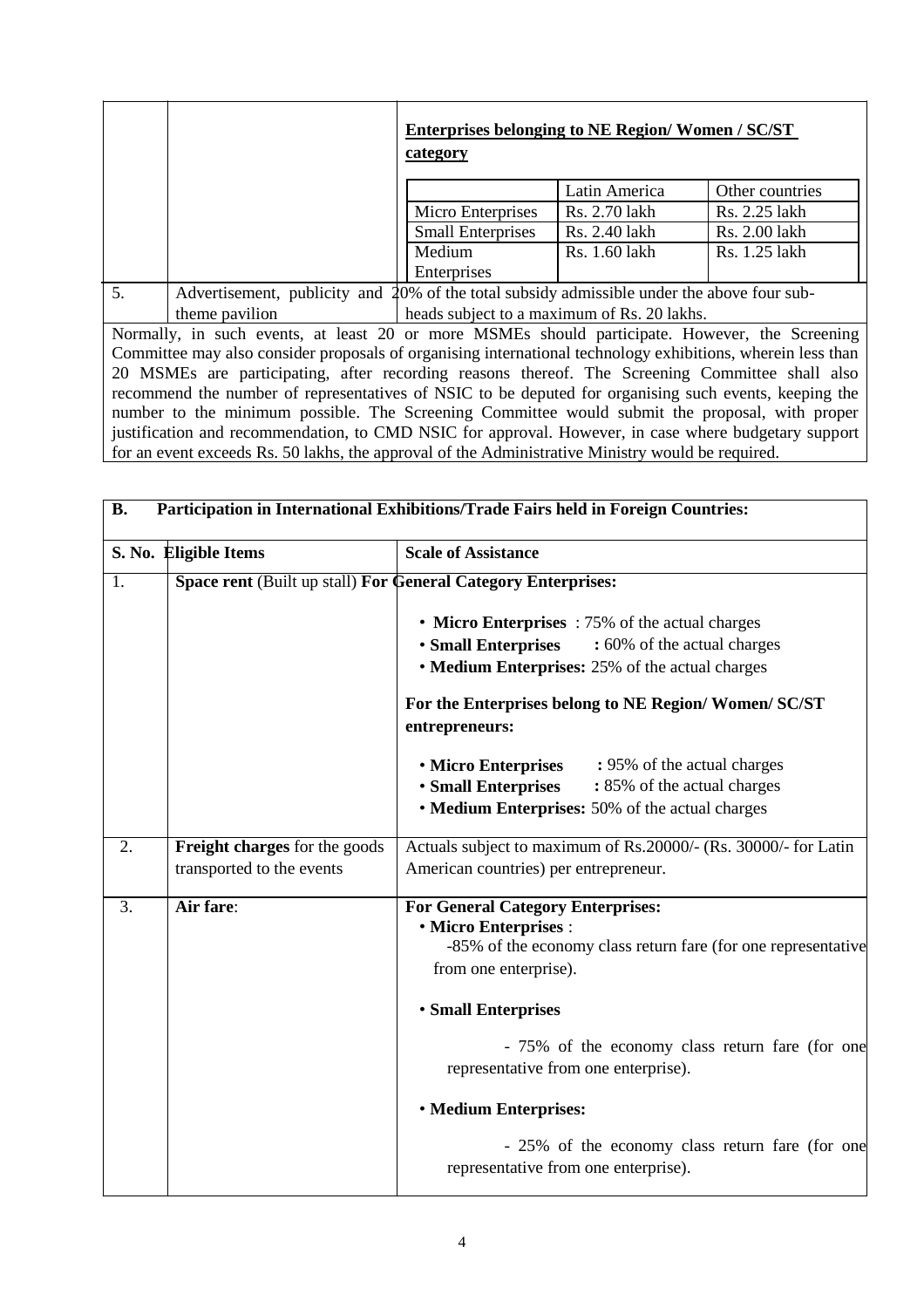|              |                                                                 | For the Enterprises belong to NE Region/Women/SC/ST<br>entrepreneurs:                                                                                                                                                                                                                                                                                                                                                                                                            |               |                 |  |  |
|--------------|-----------------------------------------------------------------|----------------------------------------------------------------------------------------------------------------------------------------------------------------------------------------------------------------------------------------------------------------------------------------------------------------------------------------------------------------------------------------------------------------------------------------------------------------------------------|---------------|-----------------|--|--|
|              |                                                                 | • Micro Enterprises: 95% of the economy class return fare<br>(for one representative from one enterprise).                                                                                                                                                                                                                                                                                                                                                                       |               |                 |  |  |
|              |                                                                 | • Small Enterprises: 85% of the economy class return fare<br>(for one representative from one enterprise).                                                                                                                                                                                                                                                                                                                                                                       |               |                 |  |  |
|              |                                                                 | • Medium Enterprises: 50% of the economy class return fare<br>(for one representative from one enterprise).                                                                                                                                                                                                                                                                                                                                                                      |               |                 |  |  |
| 4.           | <b>Maximum</b><br>of General Category<br>amount                 |                                                                                                                                                                                                                                                                                                                                                                                                                                                                                  |               |                 |  |  |
|              | Assistance towards air<br>fare,<br>space rental $\&$ shipping / |                                                                                                                                                                                                                                                                                                                                                                                                                                                                                  | Latin America | Other countries |  |  |
|              | transportation charges:                                         | Micro Enterprises                                                                                                                                                                                                                                                                                                                                                                                                                                                                | Rs. 2.25 lakh | Rs. 2.00 lakh   |  |  |
|              |                                                                 | <b>Small Enterprises</b>                                                                                                                                                                                                                                                                                                                                                                                                                                                         | Rs. 2.00 lakh | Rs. 1.75 lakh   |  |  |
|              |                                                                 | Medium                                                                                                                                                                                                                                                                                                                                                                                                                                                                           | Rs. 1.50 lakh | Rs. 1.25 lakh   |  |  |
|              |                                                                 | Enterprises                                                                                                                                                                                                                                                                                                                                                                                                                                                                      |               |                 |  |  |
|              | <b>Enterprises belonging to NE Region/Women / SC/ST</b>         |                                                                                                                                                                                                                                                                                                                                                                                                                                                                                  |               |                 |  |  |
|              |                                                                 | category                                                                                                                                                                                                                                                                                                                                                                                                                                                                         |               |                 |  |  |
|              |                                                                 |                                                                                                                                                                                                                                                                                                                                                                                                                                                                                  | Latin America | Other countries |  |  |
|              |                                                                 | Micro Enterprises                                                                                                                                                                                                                                                                                                                                                                                                                                                                | Rs. 2.50 lakh | Rs. 2.25 lakh   |  |  |
|              |                                                                 | <b>Small Enterprises</b>                                                                                                                                                                                                                                                                                                                                                                                                                                                         | Rs. 2.25 lakh | Rs. 1.75 lakh   |  |  |
|              |                                                                 | Medium                                                                                                                                                                                                                                                                                                                                                                                                                                                                           | Rs. 1.75 lakh | Rs. 1.50 lakh   |  |  |
|              |                                                                 | Enterprises                                                                                                                                                                                                                                                                                                                                                                                                                                                                      |               |                 |  |  |
| 5.           |                                                                 | Advertisement, publicity and 20% of the total subsidy admissible under the above four sub-                                                                                                                                                                                                                                                                                                                                                                                       |               |                 |  |  |
| $\mathbf{A}$ | theme pavilion, etc.<br>11                                      | heads subject to a maximum of Rs. 5 lakhs.<br>$\mathbf{r}$ and $\mathbf{r}$ and $\mathbf{r}$ and $\mathbf{r}$<br>$\mathcal{L}$ 1 $\mathcal{L}$ $\mathcal{L}$ $\mathcal{L}$ $\mathcal{L}$ $\mathcal{L}$ $\mathcal{L}$ $\mathcal{L}$ 1 1 $\mathcal{L}$ $\mathcal{L}$ $\mathcal{L}$ $\mathcal{L}$ $\mathcal{L}$ $\mathcal{L}$ $\mathcal{L}$ $\mathcal{L}$ $\mathcal{L}$ $\mathcal{L}$ $\mathcal{L}$ $\mathcal{L}$ $\mathcal{L}$ $\mathcal{L}$ $\mathcal{L}$ $\mathcal{L}$<br>$\sim$ |               |                 |  |  |

(i) Normally, in such events, at least 5 MSMEs should participate. In case of participation of up to 10 MSMEs, 1 representative each from the Ministry of MSME and the NSIC may accompany the participating MSMEs. However, in case of participation of more than 10 MSMEs, the Screening Committee may consider a proposal for deputing 1 additional NSIC official for such event depending upon the requirement. The Screening Committee, with proper justification and recommendation, would submit the proposal to CMD, NSIC.

(ii) The maximum net budgetary support for participating in an international exhibition/trade fair would normally be restricted to an overall ceiling of Rs. 30 lakh per event (Rs. 40 lakh for Latin American countries). In cases where budgetary support for an event exceeds Rs. 30 lakhs (Rs. 40 lakh for Latin American countries), the approval of the Administrative Ministry would be required.

# **4.2 Organizing Domestic Exhibitions and Participation in Exhibitions/ Trade Fairs in India:**

In order to provide marketing opportunities to MSMEs within the country, certain theme based exhibitions / technology fairs etc. may be organized by NSIC, focused on products and services offered by MSMEs, including technologies suitable for employment generation, products from specific regions or clusters (like North Eastern Region, Food processing, Machine-tools, Electronics, Leather etc). Micro, Small & Medium Enterprises would be provided space at concessional rates to exhibit their products and services in such exhibitions/fairs. Apart from above NSIC may also facilitate participation of MSMEs in the exhibitions / trade fairs / events being organized by various State Government departments, industry associations and other institutions, all over the country to exhibit their products and services. These exhibitions may be organised in consultation with the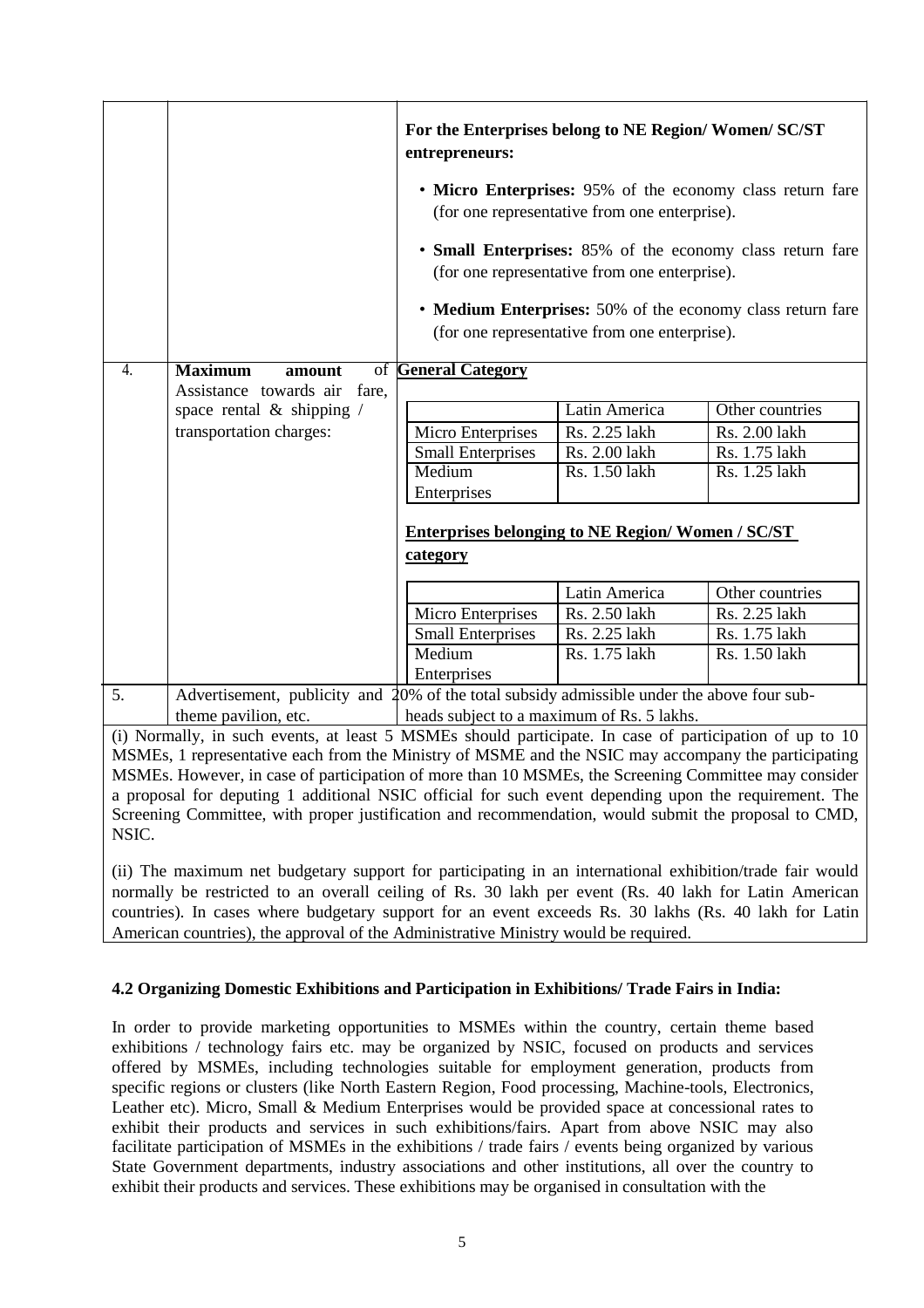concerned stakeholders and industry associations etc. The calendar for these events may be finalised well in advance and publicised widely amongst all participants/stakeholders. The calendar of events would also be displayed on the Web-site of NSIC. Participation in such events is expected to help the MSMEs in enhancing their marketing avenues by way of capturing new markets and expanding existing markets. This would also help them in becoming ancillaries, partners in joint ventures and sub-contracting for large companies.

## **4.2.1 Scale of Assistance:**

Built up space would be provided by the implementing agency i.e. NSIC, to MSMEs in various domestic exhibitions at subsidised rates to enable them to exhibit their products and services. The rates of subsidy available on space charges would be as under:

## **General Category**

Micro Enterprises : 75% Small Enterprises : 60% Medium Enterprises: 25%

### **Enterprises belonging to NE Region/ Women / SC/ST category**

Micro Enterprises : 95% Small Enterprises : 85% Medium Enterprises: 50%

The budget for organising the Domestic exhibition/trade fair would depend upon the various components of the expenditure, i.e. space rental including construction and fabricating charges, theme pavilion, advertisement, printing material, transportation etc. However, the budgetary support towards net expenditure for organising such exhibition/trade fair would normally be restricted to a maximum amount of Rs. 45 lakhs. The corresponding budgetary limit for participation in an exhibition/trade fair shall be Rs. 15 lakhs. In cases exceeding the above budgetary limits, the approval of Administrative Ministry would be required.

# **4.2.2 "Techmart" exhibition by NSIC**

NSIC has been organising "Techmart" exhibition every year during India International Trade Fair (IITF) in the month of November. This is an international exhibition showcasing the best MSME products, technologies and services of India. No subsidy would be available to General Category entrepreneurs participating in this exhibition. Upto 30% of the total area may be allocated for the entrepreneurs belonging to the Special Category i.e. Entrepreneurs belonging to NE Region/ Women / SC/ST category, keeping in mind the instructions and guidelines issued in this regard from time to time. The rates of subsidy available on space charges for the Special category would be as under:-

Micro Enterprises : 95% Small Enterprises : 85% Medium Enterprises: 50%

The total budgetary support for organizing "Techmart" would normally be restricted to Rs. 75 lakhs only. The proposal exceeding this limit would require approval of the Administrative Ministry.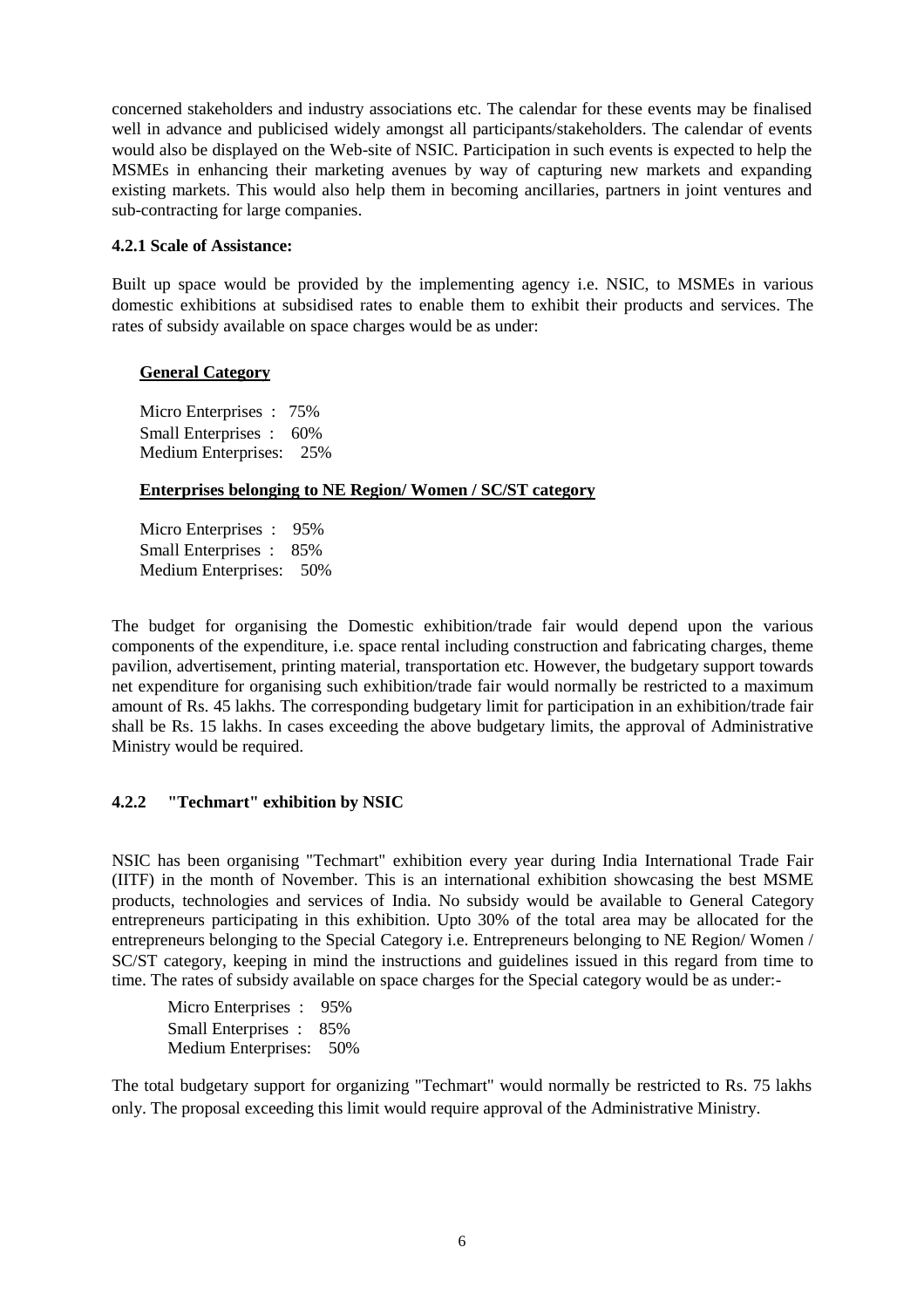## **4.3 Support for Co-sponsoring of Exhibitions organized by other organisations/ industry associations/agencies:**

Support may be provided to various institutions, industry associations and organisations engaged in promotion & development of MSMEs, for organizing exhibitions/ fairs within the country for the benefit of MSME sector. This support would be in the form of co-sponsoring of the event by NSIC. In order to apply for co-sponsoring of an event by NSIC, the applicant organisation/agency must fulfil the following criteria/conditions:

(a) The applicant organization / industry association / institution should be engaged in the development of MSMEs for at least three years and should be able to demonstrate sufficient experience and capability for holding such events.

(b) The event to be organized should have at least 5000 sq ft covered area exclusively for stalls/shops and must have participation from at least 50 MSME units. The organizer shall be required to submit a blueprint / layout of the proposed exhibition along with his application.

(c) The organizer would provide a stall of at least 100 sq. ft. to NSIC, to disseminate information about the promotional and other schemes of the Ministry and its organisations.

(d) The name of event would be prefixed with *'NSIC'* and also display prominently that the event is for the 'MSMEs' and supported by Ministry of MSME.

(e) The names of NSIC and Ministry of MSME would be prominently displayed in all publications, literature, banners, hoardings etc. of the event.

## **4.3.1 Scale of Assistance:**

The scale of assistance to the applicant organisation/agency for co-sponsoring of an exhibition/trade fair would depend on the place of the event. The budgetary support towards partially meeting the expenditure on hiring of exhibition ground/hall, erection of stalls, publicity etc. for co-sponsoring the event and would be limited to 40 % of the net expenditure (gross expenditure - total income), subject to maximum amount of -

Rs. 5 lakh in case of 'A' class cities. Rs. 3 lakh in case of 'B' class cities. Rs. 2 lakh in case of 'C' class cities.

Rs. 1 lakh in case of rural areas.

The assistance towards co-sponsoring the event shall be provided to the applicant organisation on reimbursement basis after the event, on submission of event report and other relevant documents.

# **4.4 Buyer-Seller Meets**:

Buyers-Sellers Meets are organized to bring bulk buyers / Government departments and micro, small & medium enterprises together at one platform. Bulk and departmental buyers such as the Railways, Defence, Communication departments and large companies are invited to participate in buyer-seller meets to bring them closer to the MSMEs for enhancing their marketing competitiveness. These programmes are aimed at vendor developments from micro, small & medium enterprises for the bulk manufactures. Participation in these programmes enables MSMEs to know the requirements of bulk buyers on the one hand and help the bulk buyers to know the capabilities of MSMEs for their purchases. These Buyers-Seller Meets may be organised in consultation with the concerned stakeholders, including industry associations and other agencies involved in industrial development, and the calendar for these events may be finalised well in advance and publicised widely.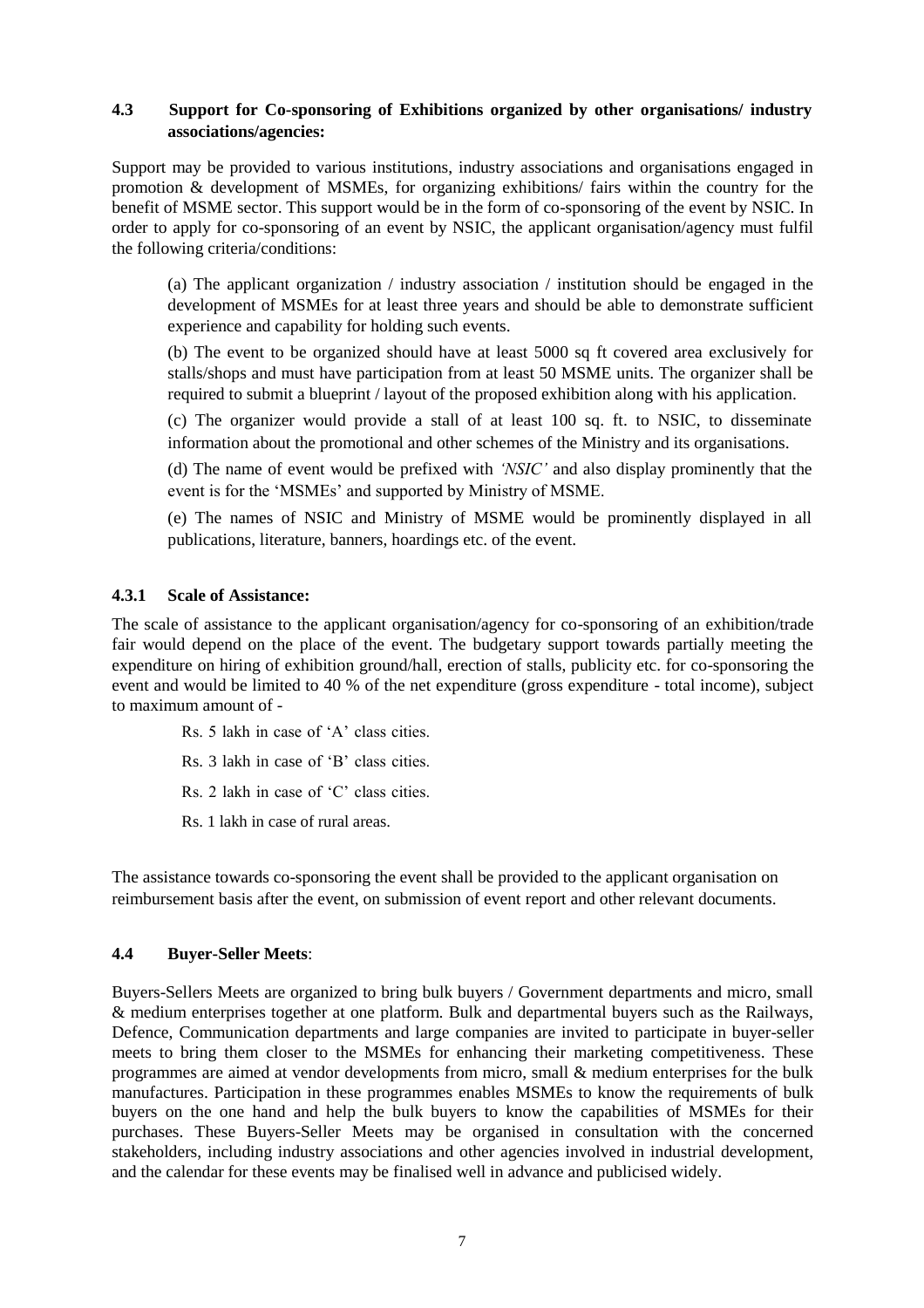### **4.4.1 Scale of Assistance:**

No subsidy would be available to General Category entrepreneurs participating in such meets. However, the entrepreneurs belonging to North-East/women/SC/ST category, would be provided space at subsidized rates for participation in Buyer-Seller Meets as per the rates mentioned hereunder:-

Micro Enterprises : 95% Small Enterprises : 85% Medium Enterprises: 50%

Upto 30% of the total area in such Buyer-Seller Meets may be allocated for the entrepreneurs belonging to the Special Category i.e. Entrepreneurs belonging to NE Region/ Women / SC/ST category, keeping in mind the instructions and guidelines issued in this regard from time to time.

The budget for organising the Buyer- Seller Meet would depend upon the various components of the expenditure, i.e. space rental, interior decoration, advertisement, printing material, transportation etc. However, the net budgetary support for the Buyer-Seller Meet would be subject to the following limits:-

Rs. 5 lakh in case of the meet is held in 'A' class cities.

Rs. 3 lakh in case of the meet is held in 'B' class cities.

Rs. 2 lakh in case of the meet is held in 'C' class cities.

Rs. 1 lakh in case of the meet is held in rural areas.

### **4.5 Intensive Campaigns and Marketing Promotion Events:**

Intensive Campaigns and Marketing Promotion Events are conducted all over the country to disseminate information about the various schemes for the benefit of the micro, small & medium enterprises. They are also facilitated to enrich their knowledge regarding latest developments, quality standards etc. and improve the marketing potential of their products and services.

### **4.5.1 Scale of Assistance:**

Expenditure incurred for organizing Intensive Campaigns and Marketing Promotion Events would be met out of the budgetary support provided by the Government under the Scheme, subject to a maximum limit of : -

- Rs. 80,000 in case of 'A' class cities.
- Rs. 48,000 in case of 'B' class cities.
- Rs. 32,000 in case of 'C' class cities.
- Rs. 16,000 in case of rural areas.

No financial assistance would be given to the participating units for attending the event. The participating MSMEs have to attend these programmes at their own cost.

### **4.6 Other Support Activities:**

Under the Scheme, the following activities for supporting the marketing efforts of MSMEs may be undertaken by NSIC: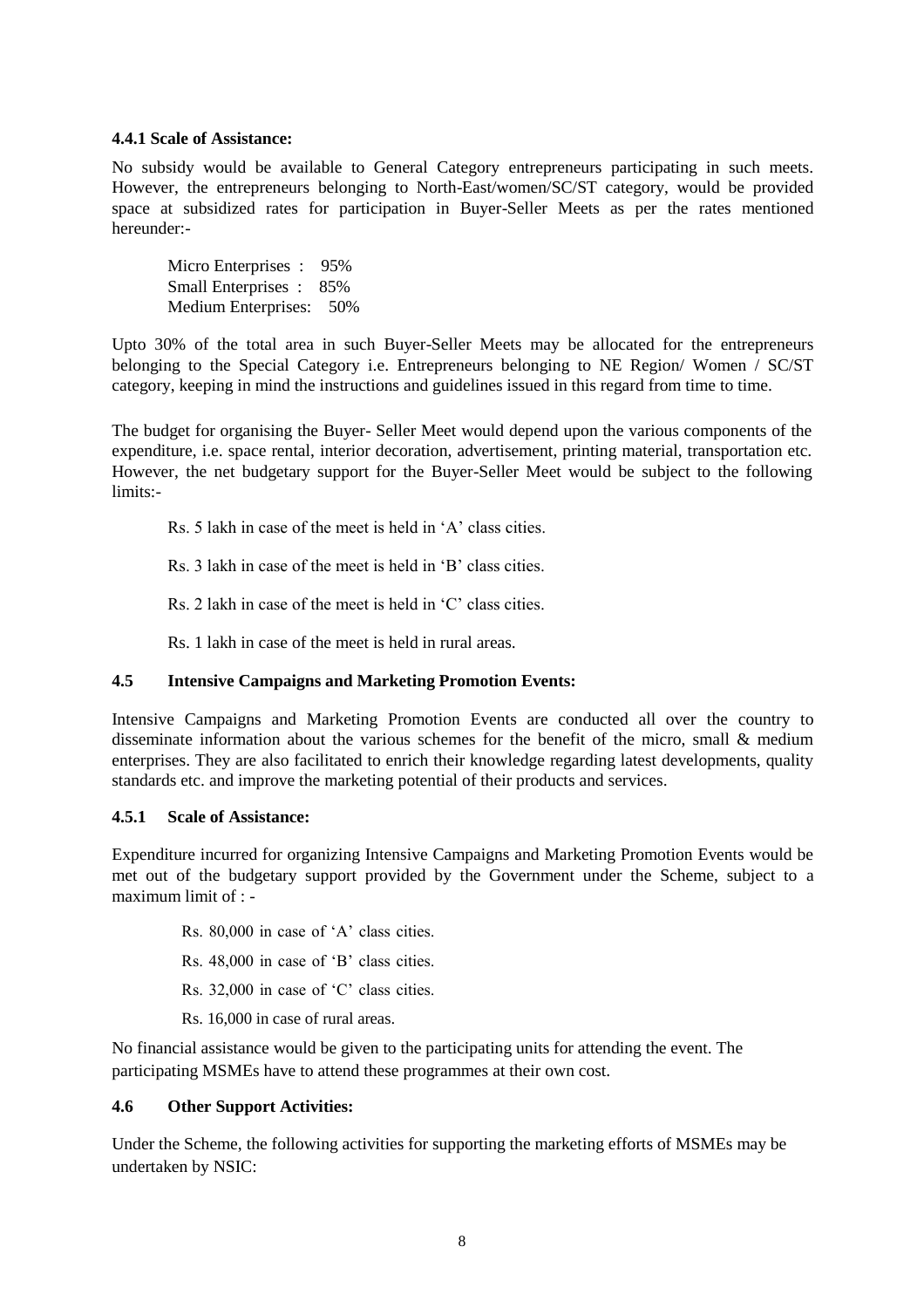- Development of Display Centres, Show windows and hoarding etc. for promoting products and services of MSMEs.
- Printing of Literature, Brochures and Product-specific Catalogues and CDs etc. and preparation of short films for disseminating information
- Development of website/portal for facilitating the marketing of MSME products and services.
- Development and dissemination of Advertising and Publicity material about various programmes / schemes for MSME sectors and events.
- Preparation and Upgradation of MSME Manufacturers/Suppliers /Exporters Directory**.**
- Documentation of the success stories of MSMEs.
- Conducting studies to explore and assess new markets/businesses and product ranges for both domestic & International markets.
- Hosting international delegations and networking events.

The maximum amount of budgetary support for such activities would be limited to 5% of the total annual budget for the scheme and for an individual proposal, the maximum permissible limit for any of the above event/activity would be Rs. 5.00 lakh only.

## **5. PROCEDURE FOR IMPLEMENTATION OF THE SCHEME:**

Ministry of MSME shall implement the scheme through National Small Industries Corporation (NSIC), which shall carry out the various activities under the Scheme through its offices located all over the country. Funds for implementing the scheme shall be placed in advance at the disposal of NSIC, which shall be wholly responsible for proper utilisation of the same and submission of Utilisation Certificates and other reports as required.

NSIC will upload the forthcoming events at least 3 months in advance so that target beneficiaries can be able to decide their participation well in advance. The applications/proposals for seeking assistance under the scheme shall be submitted directly to NSIC, with full details and justification. The consolidated proposal shall be put up before the Screening Committee, set up under para 6 of the scheme, for consideration. The Screening Committee shall examine and consider the proposals, keeping in view the eligibility conditions and other criteria laid down under the scheme. While processing the proposals preference shall be given to participants/units who have not availed of the benefits under this scheme or other such schemes of the Ministry earlier. The proposals, after processing by the Screening Committee, shall be put up for approval by the Chairman-cum-Managing Director of NSIC alongwith its recommendations. The proposals requiring approval of the Administrative Ministry shall be forwarded by CMD, NSIC, with proper justification, for consideration and approval of the Ministry, in consultation with IFD. The assistance shall be released by NSIC to the concerned applicant organisation on reimbursement basis on receipt of the event report and other prescribed documents, including feedback from the participants.

# **6. SCREENING COMMITTEE**

The proposals received under the Marketing Assistance Scheme shall be examined by a Screening Committee headed by Director (Planning & Marketing), NSIC which shall also include representatives from Finance and Exhibitions divisions. The Screening Committee shall meet at least once every month or as and when required.

# **7. ADMINISTRATIVE EXPENDITURE**

NSIC is the nodal agency for implementing the Marketing Assistance Scheme of Ministry of MSME. The administrative expenditure to the tune of 10% of the total expenditure of the Marketing Assistance Scheme shall be reimbursed to NSIC for implementing the scheme. The administrative